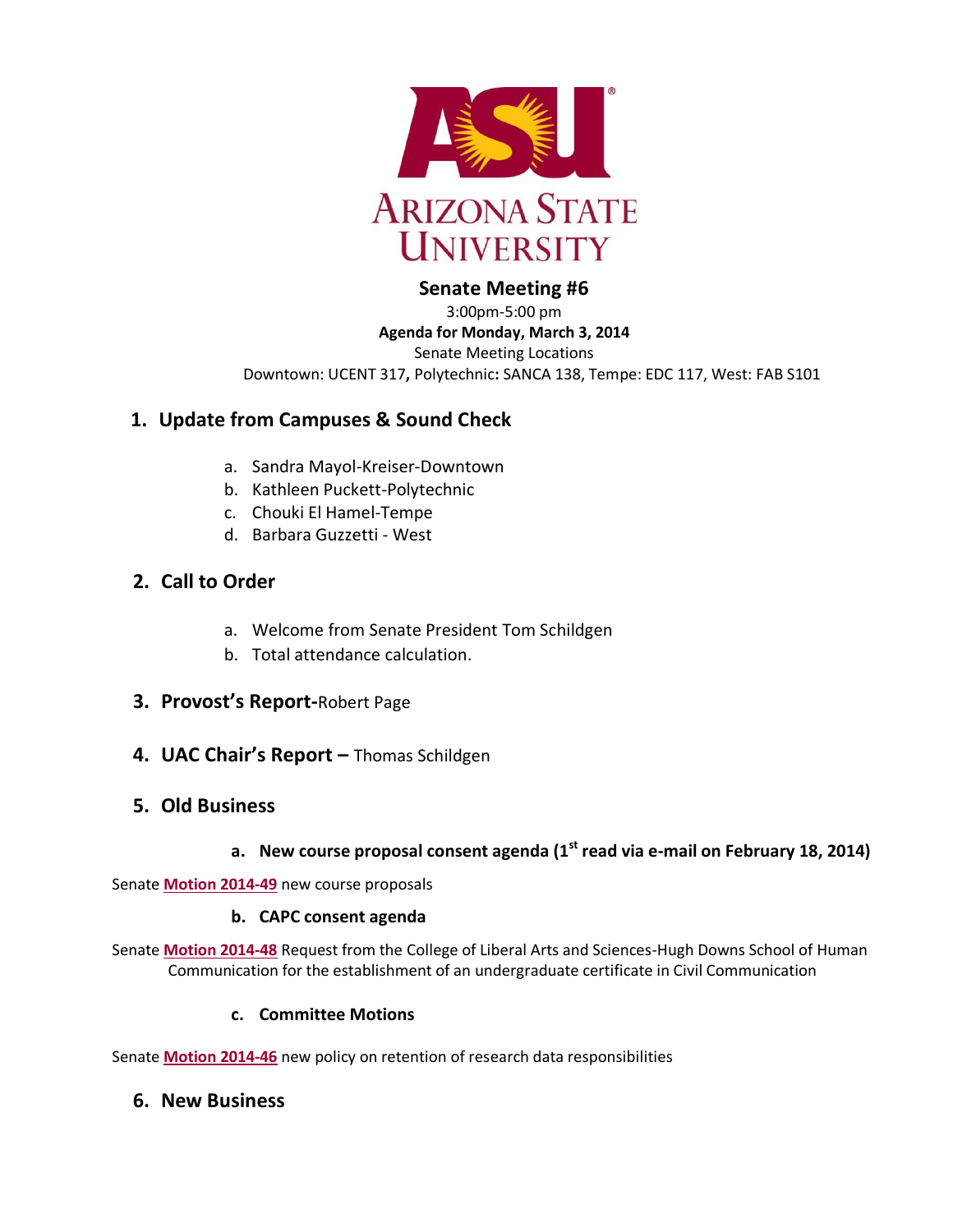#### **a. CAPC Motions**

## **Additional Information on each motion can be obtained by contacting the CAPC at [Eduardo.Pagan@asu.edu](mailto:Eduardo.Pagan@asu.edu) or going to the CAPC website and viewing the March 6, 2014 agenda: [click](https://provost.asu.edu/capc/agenda)  [here](https://provost.asu.edu/capc/agenda)**

- Senate **[Motion 2014-50](http://usenate.asu.edu/node/4905)** Request from the College of Health Solutions– for the establishment of a graduate degree – MS in Biomedical Diagnostics
- Senate **[Motion 2014-51](http://usenate.asu.edu/node/4906)** Request from the College of Health Solutions– for the establishment of an Academic Unit – International School of Biomedical Diagnostics
- Senate **[Motion 2014-52](http://usenate.asu.edu/node/4907)** Request from the College of Public Programs– School of Public Affairs/School of Community Resources and Development - for the establishment of an undergraduate certificate in – Leadership, Ethics and Service
- Senate **[Motion 2014-53](http://usenate.asu.edu/node/4908)** Request from the College of Public Programs–School of Criminology and Criminal Justice - for the establishment of a graduate certificate– Corrections Management
- Senate **[Motion 2014-54](http://usenate.asu.edu/node/4909)** Request from the College of Public Programs–School of Criminology and Criminal Justice - for the establishment of a graduate certificate– Law Enforcement Administration
- Senate **[Motion 2014-55](http://usenate.asu.edu/node/4910)** Request from the College of Public Programs– School of Public Affairs, School of Criminology and Criminal Justice - for the establishment of a graduate degree– MA in Emergency Management and Homeland Security
- Senate **[Motion 2014-56](http://usenate.asu.edu/node/4912)** Request from the College of Liberal Arts and Sciences Sanford School of Social and Family Dynamics – for the name change of a graduate degree From: PhD in Sociology – To: PhD in Sociological Inquiry
- Senate **[Motion 2014-57](http://usenate.asu.edu/node/4913)** Request from the College of Liberal Arts and Sciences School of Life Sciences for the name change of a graduate degree From: MS in Plant Biology – To: MS in Plant Biology and Conservation
- Senate **[Motion 2014-58](http://usenate.asu.edu/node/4914)** Request from the College of Liberal Arts and Sciences CLAS Dean's Office Consortium of Science, Policy and Outcomes – for the name change of a graduate degree From: Professional Science Masters in Science and Technology Policy – To: Master of Science and Technology Policy
- Senate **[Motion 2014-59](http://usenate.asu.edu/node/4915)** Request from the New College of Interdisciplinary Arts and Sciences School of Humanities, Arts and Cultural Studies – for the establishment of an undergraduate degree – BA in Latin American Studies

#### **Appendix A - CAPC Information Items only**

## **7. Committee Reports:**

- **a. Constitution and Bylaws Task Force Report-Chouki El Hamel**
- **8. Open Forum**